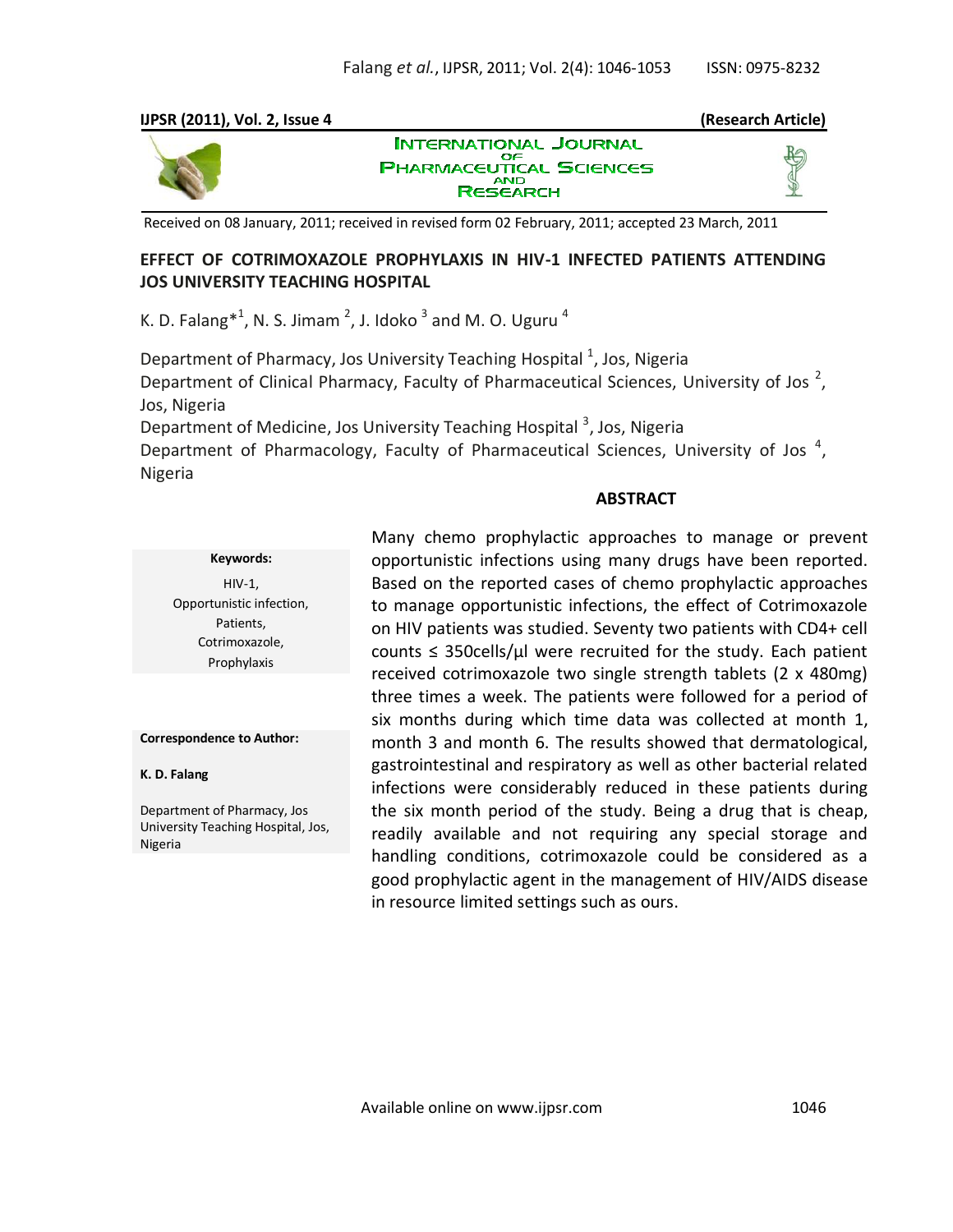**INTRODUCTION:** HIV-1 has been recognized as the causative agent of AIDS  $^1$ . HIV is a retrovirus and belongs to the family of lentiviruses. Infections with lentiviruses typically show a chronic course of disease, a long period of clinical latency and persistent viral replication. There are two types of HIV -types 1 and 2. Both have been documented as the causative agents of AIDS. HIV-1 and 2 are indistinguishable under electron microscopy and are essentially the same in structure and effect on cells. However, they differ in their regulatory and accessory genes. They are named retroviruses because in the course of their replication, their genetic material is transcribed from ribonucleic acid (RNA) to deoxyribonucleic acid (DNA). This unique characteristic of the virus is due to the possession of a special enzyme known as the reverse transcriptase. Both HIV-1 and HIV-2 replicate in CD4<sup>+</sup> T cells and are regarded as pathogenic in infected persons although the actual immune deficiency may be less severe in HIV-2 infected individuals.

HIV infection can generally be broken down into four distinct stages: primary infection, clinically asymptomatic stage, symptomatic HIV infection and progression from HIV to AIDS. In general, the HIV epidemic is characterized by a long incubation period of slow viral spread until a critical rate of prevalence is reached and spread accelerates  $2$ .

HIV/AIDS is a very debilitating disease and is associated with high morbidity and mortality. It results in longer hospitalization, decrease in quality of life and standard of living. This coupled with the high sero- prevalence translates to lots of man hours lost at work. The result is that there is a large drain in the already depleted incomes of individuals and families. Drains in the incomes and resources of individuals and families extend to the national economic development and survival. Soon after AIDS was first detected in 1981, it became clear that opportunistic infections occurred with remarkable

frequency and caused substantial morbidity and mortality  $3, 4, 5$ . HIV has become a chronic infection that lasts at least ten to fifteen years <sup>6</sup>. Susceptibility to to opportunistic infections associated with HIV/AIDS increases as the HIV induced immune deficiency becomes more severe. HIV infects Tlymphocytes (CD4<sup>+</sup>) and causes cytolysis on them thereby decreasing their population. Therefore CD4+ lymphocyte counts continue to be the best validated predictor of HIV prognosis, level of immune deficiency and the likelihood of an opportunistic infection.

People with advanced HIV infection are vulnerable to infections and malignancies that are called 'opportunistic infections' because they take advantage of the opportunity offered by a weakened immune system. A partial list of the world's most common HIV-related opportunistic infections and diseases includes:

- Bacterial diseases such as tuberculosis, MAC, bacterial pneumonia and septicaemia (blood poisoning)
- Protozoal diseases such as PCP, toxoplasmosis, microsporidiosis, cryptosporidiosis, isopsoriasis and leishmaniasis
- Fungal diseases such as candidiasis, cryptococcosis and penicilliosis
- Viral diseases such as those caused by cytomegalovirus, herpes simplex and herpes zoster virus
- HIV-associated malignancies such as Kaposi's sarcoma, lymphoma and squamous cell carcinoma.

Different conditions typically occur at different stages of HIV infection. In early HIV disease people can develop tuberculosis, malaria, bacterial pneumonia, herpes zoster, staphylococcal skin infections and septicaemia. These are diseases that people with normal immune systems can also get, but with HIV they occur at a much higher rate. It also takes longer for a person with HIV to recover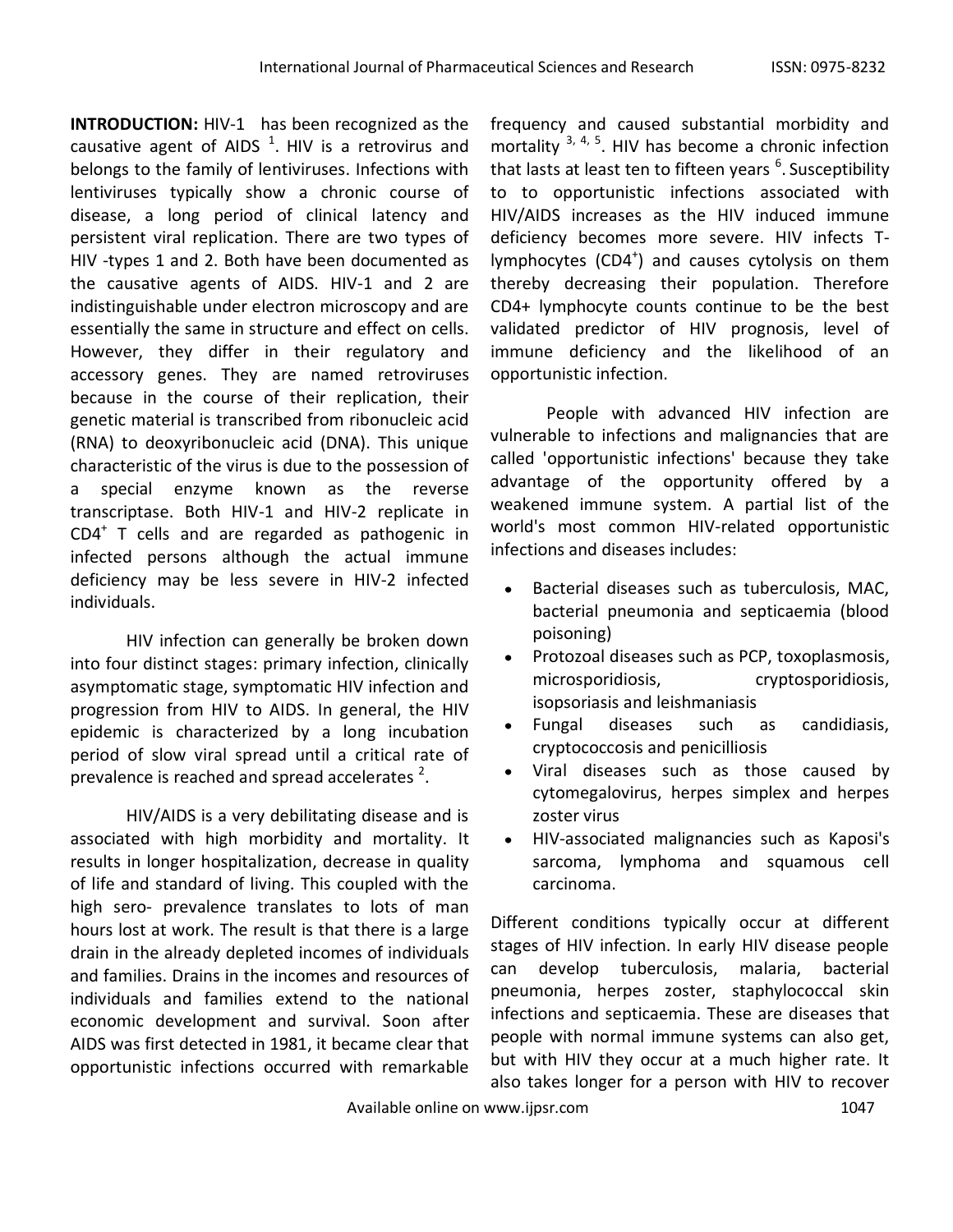than it takes for someone with a healthy immune system. When the immune system is very weak due to advanced HIV disease or AIDS, opportunistic infections such as PCP, toxoplasmosis and cryptococcosis develop. Some infections can spread to a number of different organs. This is known as 'disseminated' or 'systemic' disease. Many of the opportunistic infections that occur at this late stage can be fatal.

At CD4+ count below 200 cells/µl most of the opportunistic infections begin to manifest. The effects of these opportunistic infections account for most of the ill health associated with HIV/AIDS and they are very useful in grading and staging HIV infection and disease. There is ample evidence that active management of opportunistic infections in persons living with HIV/AIDS as an adjunct to HAART greatly reduces the mortality and morbidity associated with the HIV infection  $\frac{7}{1}$ . This has been witnessed by falls in AIDS associated deaths in industrialized countries, fewer opportunistic infections, and fewer admissions. What constitutes optimal practice, however, remains a topic of debate<sup>8</sup>.

Skoll and Armstrong <sup>3</sup> had stated that the clinical approach to infection with HIV include Prevention of infection; Management of asymptomatic infection and AIDS; and Management of opportunistic infections and neoplasms. Many chemo prophylactic approaches to manage or prevent opportunistic infections using many drugs have been reported. Amongst the drugs mostly mentioned has been dapsone, aerosolized pentamidine or cotrimoxazole <sup>9, 10, 11, 12, 13</sup>. Grant and co-workers  $14$  reported that cotrimoxazole has been shown to be highly effective in reducing morbidity and mortality in patients with symptomatic HIV disease in Cote D' Ivoire and should be implemented where it is likely to be of benefit. DiRienzo *et al.,*  <sup>10</sup> had also reported that in patients not taking HAART, the treatment strategy

initiating prophylaxis with cotrimoxazole is superior to those initiating with aerosolised pentamidine or dapsone for preventing any bacterial infection with most of the advantage manifested through infectious diarrhoea, sinitis, otitis media and pneumonia.

The reported wide usage of cotrimoxazole against *pneumocystis carinii* pneumonia, toxoplasmosis and some bacterial and fungal infections informs the choice and the decision to test this out and see the effect in a variety of opportunistic diseases in HIV infected patients seen at the Jos University Teaching Hospital. Rationally therefore the study will help patients to cope or take care of some of the troublesome opportunistic infections associated with HIV/AIDS and which otherwise would make life unbearable for them.

# **PATIENTS AND METHOD:**

**Study Site:** The study was carried out at the antiretroviral clinic of the Jos University Teaching Hospital which is run by the infectious diseases unit of the department of Medicine of the hospital. The clinic attends to infectious disease cases and especially HIV infected patients. Patients at the clinic are treated for HIV and the associated opportunistic infections. The clinic is one of the government sites where antiretroviral drugs could be accessed and as such almost all the patients that attend the clinic are those already on antiretroviral therapy or are desirous of commencing therapy with antiretroviral drugs. The clinic also has the capacity to offer palliative care and the treatment of opportunistic infections.

**Selection Criteria and Sample Size:** The population of patients enrolled in the study is a subset of patients attending the antiretroviral clinic that satisfy the following criteria:

The patient must have tested positive for HIV infection.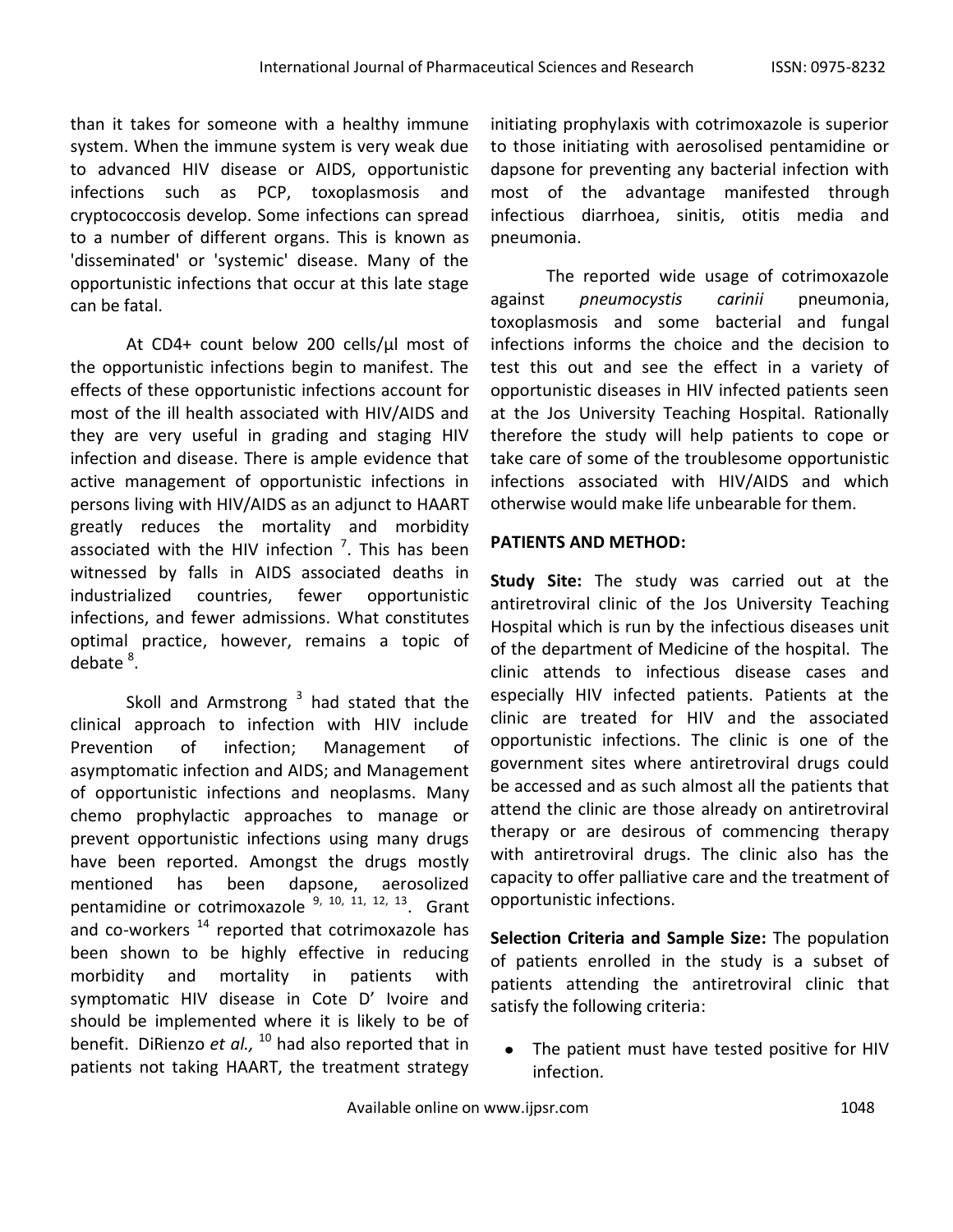- All the patients enrolled in the study were at least 15 years old or above.
- Patients enrolled in the study were symptomatic or asymptomatic for HIV infection and must be those having a CD4+ Tlymphocyte cell count of 350cells/µl or less after screening with the aid of flow cytometer.
- All the patients enrolled in the study were on  $\bullet$ the triple antiretroviral regimen containing Lamivudine 150mg/ Stavudine 40mg/ Nevirapine 200mg.

The sample size for the population of patients enrolled in the study was determined from the formula below.

 $N = (1.96)^2$  (p)  $(1-p) / D^2$ 

Where  $N =$  minimum sample size

 $P = Best$  estimate of prevalence rate of HIV the population which is 5% or 0.05;

 $D^2$  = Absolute precision which is 5% for the study representing 95% Confidence level.

N = 1.96 X 1.96 X 0.05 X 0.95/ 0.05 X 0.05

 $N = 0.182476/0.0025 = 72$ 

Therefore sample size that will receive the drug and be used for analysis was 72. However, considering the appalling nature of drug adherence in HIV disease, 259 patients were administered the drug.

At the commencement of the study, an application was made for ethical clearance for the use of human subjects in the research study. On enrolment, every patient that was to receive the drug and participate in the study underwent a rigorous process of counselling. Every patient verbally consented to participate in the study and also signed a typed consent form before

participating. All the procedures and processes were clearly explained to every patient.

**Drug - dose and Regimen:** Cotrimoxazole was obtained from the local source where patients would normally have obtained their drug supplies. In this instance the drug was obtained from Emzor Pharmaceuticals, a local pharmaceutical company. Each patient received one double strength cotrimoxazole tablet (960mg) or two single strength tablets (2 x 480) three times a week. The patients were followed for a period of six months during which time data was collected.

**Criteria for Stopping other than Study End point**: During the course of the study some patients had to discontinue taking the drug. Some of the factors that necessitated this included pregnancy, serious adverse effects/reactions mostly associated with the use of Cotrimoxazole such as serious cutaneous reactions, death, continuous depreciation in health condition of the patient and some other forms of discomfort. Of course some patients decided to stop the therapy on their own.

**Data Collection:** Baseline data including patient demographic parameters such as age, sex and occupation were collected at the commencement of the study (m0), after three months (m3) and after six months (m6). All reported incidences of opportunistic diseases and other complaints were documented.

**RESULTS:** The data collected were organised properly and showed clearly and immediately the extent of reduction in the various opportunistic diseases that were studied. In particular the incidence of dermatological symptoms progressively decrease from month 0 to month six just as the digestive symptoms did. Respiratory symptoms and other infections showed the same pattern. No neurological signs or symptoms were seen in all the patients as shown in the **table 1**.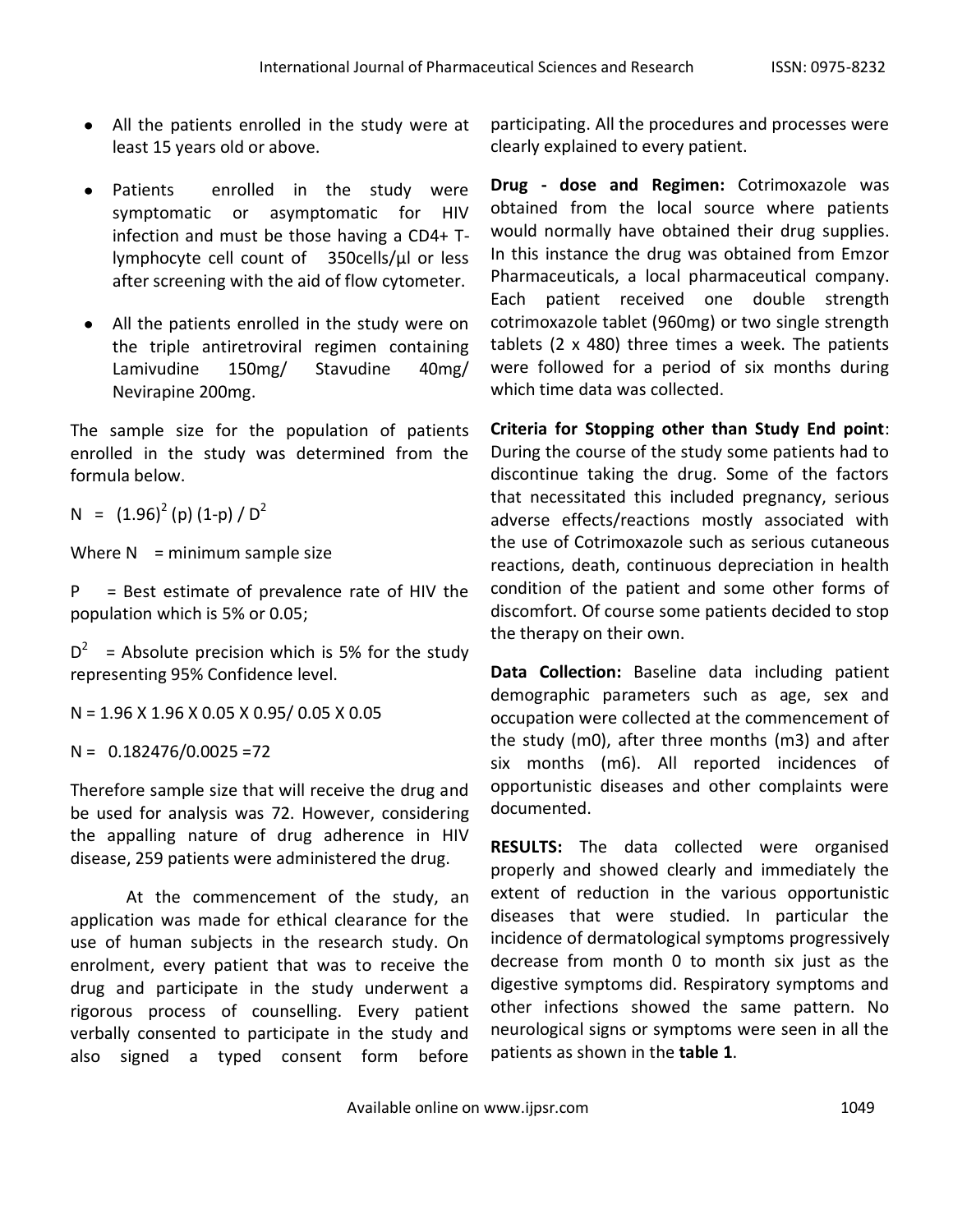| Age versus Sex distribution of patients |                     |                |              |  |  |  |  |
|-----------------------------------------|---------------------|----------------|--------------|--|--|--|--|
|                                         | Sex                 |                |              |  |  |  |  |
| Age Range (Yrs)                         | <b>Male</b>         | Female         | <b>Total</b> |  |  |  |  |
| $20 - 30$                               | 6                   | 19             | 25           |  |  |  |  |
| $31 - 40$                               | 14                  | 16             | 30           |  |  |  |  |
| $41 - 50$                               | 13                  |                | 13           |  |  |  |  |
| $51 - 60$                               | 3                   |                | 3            |  |  |  |  |
| $61 - 70$                               | 1                   |                | $\mathbf{1}$ |  |  |  |  |
| Total                                   | 37                  | 35             | 72           |  |  |  |  |
| <b>Patients Marital status</b>          |                     |                |              |  |  |  |  |
|                                         | <b>Male</b>         | Female         |              |  |  |  |  |
| Married                                 | 29<br>19            |                |              |  |  |  |  |
| Single                                  | 7<br>11             |                |              |  |  |  |  |
| Divorced/separated                      | $\overline{2}$<br>1 |                |              |  |  |  |  |
| Widow/widower                           |                     | $\overline{2}$ |              |  |  |  |  |
| <b>Patient Occupation</b>               |                     |                |              |  |  |  |  |
| <b>Business</b>                         |                     | 11             |              |  |  |  |  |
| <b>Civil Servant</b>                    | 31                  |                |              |  |  |  |  |
| Applicant                               | 6                   |                |              |  |  |  |  |
| Housewife                               | 8                   |                |              |  |  |  |  |
| <b>Students</b>                         | 5                   |                |              |  |  |  |  |
| <b>Other Professionals</b>              | 11                  |                |              |  |  |  |  |

## **TABLE 1: DEMOGRAPHIC DISTRIBUTION OF THE PATIENTS**

#### **TABLE 2: PREVALENCE OF OPPORTUNISTIC INFECTION SYMPTOMS**

| <b>Symptoms</b>               | Month zero (M0) | Month three (M3) | Month six (M6) |  |  |  |
|-------------------------------|-----------------|------------------|----------------|--|--|--|
| Dermatological                |                 |                  |                |  |  |  |
| Present                       | 25 (34.7%)      | 3(4.2%)          | 6(8.3%)        |  |  |  |
| Absent                        | 47 (65.3%)      | 69 (95.8%)       | 66 (91.7%)     |  |  |  |
| <b>Gastrointestinal tract</b> |                 |                  |                |  |  |  |
| Present                       | 22 (30.6%)      | 4(5.6%)          | 2(2.8%)        |  |  |  |
| Absent                        | 50 (69.4%)      | 68 (94.4%)       | 70 (97.2%)     |  |  |  |
| Respiratory                   |                 |                  |                |  |  |  |
| Present                       | 21 (29.2%)      | 15 (20.8%)       | 12 (16.7%)     |  |  |  |
| Absent                        | 51 (70.8%)      | 57 (79.2%)       | 60 (83.3%)     |  |  |  |
| <b>Other Infections</b>       |                 |                  |                |  |  |  |
| Present                       | 5(6.9%)         | 2(2.8%)          | 3(4.2%)        |  |  |  |
| Absent                        | 67 (93.1%)      | 70 (97.2%)       | 69 (95.8%)     |  |  |  |

#### **TABLE 3: DRUGS USED IN TREATING COMPLAINS AT PRESENTATION**

| Dermatological   |   | Respiratory   |                | Gastrointestinal |   | Other OIs Reported. |   |
|------------------|---|---------------|----------------|------------------|---|---------------------|---|
| Chlorpheniramine | 5 | Cotrimoxazole | 9              | Ketoconazole     |   | Augmentin           | 3 |
| Acyclovir        | 3 | Doxycycline   | 3              | <b>Nystatin</b>  |   | Metronidazole       | 4 |
| Cotrimoxazole    | 4 | Amoxycillin   | 6              | Cotrimoxazole    | 8 | Ciprofloxacin       |   |
| Clotrimazole     |   | Ciprofloxacin | 4              | Metronidazole    | 6 | Clotrimazole        |   |
| Ketoconazole     |   | Ciprofloxacin | $\overline{4}$ |                  |   |                     |   |
| Fluconazole      | 3 |               |                |                  |   |                     |   |
| Ciprofloxacin    |   |               |                |                  |   |                     |   |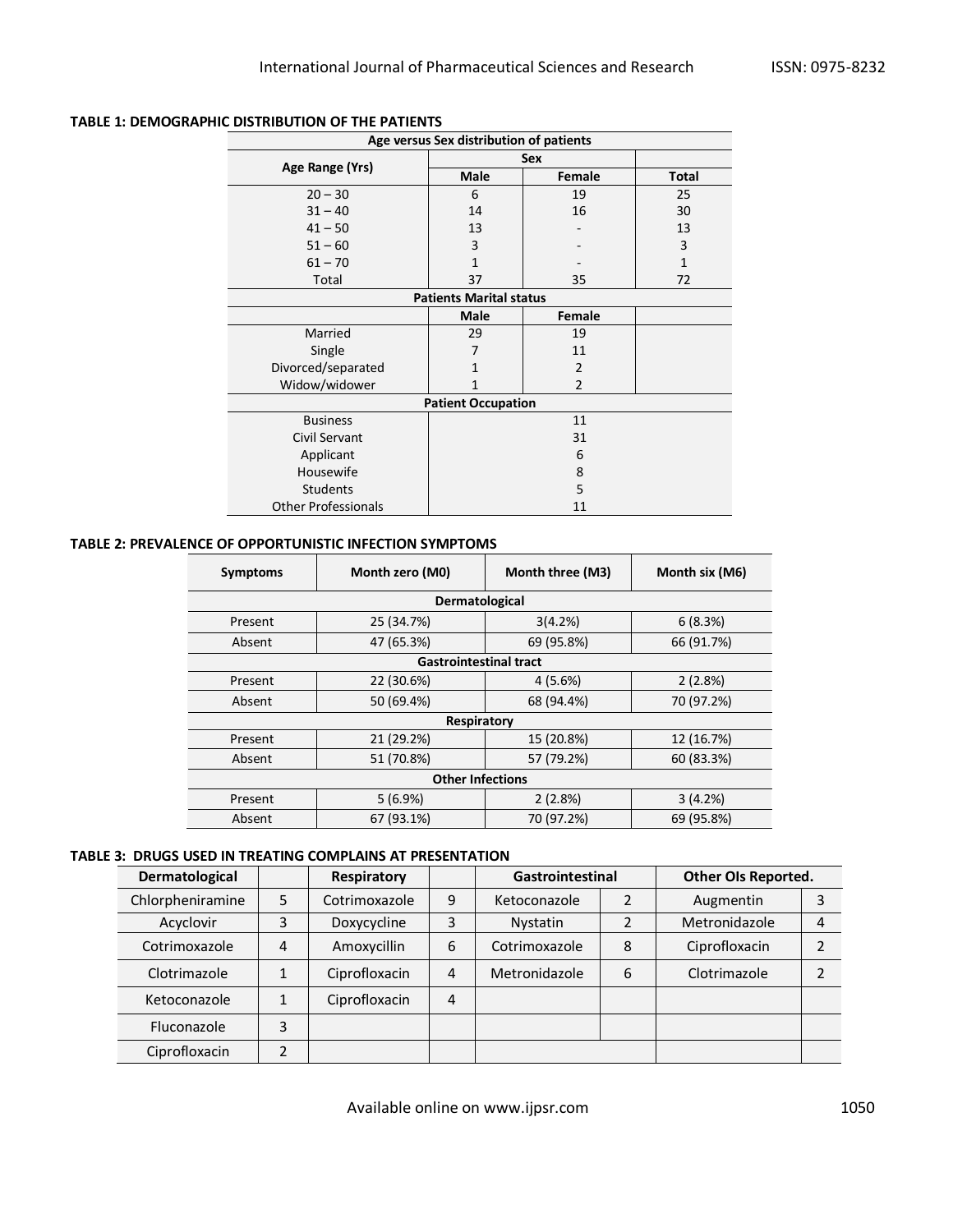**DISCUSSION:** It is now a well established fact that Patients with advanced HIV infection are vulnerable to infections and malignancies that are called 'opportunistic infections' <sup>15</sup>. These infections are so called because they take advantage of the opportunity offered by a weakened immune system to wreck havoc on the body's immune system. Susceptibility to opportunistic infections increases as HIV-induced immunodeficiency becomes more severe <sup>5</sup>. Ultimately the profound immune suppression resulting from Human Immunodeficiency virus (HIV) infection renders patients vulnerable to opportunistic infections (OIs). The era of HAART coupled with active management has led to dramatic reduction in the incidences of opportunistic infections in many instances <sup>5, 16, 17</sup>.

HIV-positive patients can reduce their exposure to some of the germs that threaten their health. However there is no practical way to reduce exposure to the germs that cause candidiasis, MAC, bacterial pneumonia and other diseases because they are generally common in the environment.

Specific antimicrobial prophylaxis, by itself or in conjunction with antiretroviral therapy, can reduce the substantial morbidity and mortality caused by opportunistic infections in patients with HIV infection. We are in a fortunate period in which the effects of opportunistic infections can be dramatically decreased for patients with access to comprehensive care in which durable immune reconstitution is induced by highly active antiretroviral therapy. Understanding and applying measures to prevent opportunistic infections has had, and will continue to have, a critical role in the treatment of patients with HIV infection. Several HIV-related infections (including tuberculosis, bacterial pneumonia, malaria, septicaemia and PCP) can be prevented using drugs. This is known as drug prophylaxis<sup>18</sup>.

In industrialized countries, the earliest improvements in survival with HIV infection were due to improved treatment for common opportunistic infections and the introduction of cotrimoxazole as preventive therapy against PCP  $^{14}$ . In this study, not a single incidence of PCP was record among the participant patients. This is not completely unexpected as Grant and coworkers  $14$ have reported a similar finding stating that "PCP is far less common among adults in most African countries than in the United States and Europe. It is uncertain whether cotrimoxazole would be a useful intervention for this in African populations"  $^{14}$ .

The result above (**Table 2**) showed that the incidence of respiratory tract infections and symptoms were considerably reduced. Empirically however it is known that the chief culprits in causing respiratory tract infections are organisms such as *H. influenza, S. aureus, S. pneumonia, B. catarrhalis.*  These are organisms against which cotrimoxazole has activity. Cotrimoxazole which is one of the drugs commonly used has been found to be effective at preventing a number of opportunistic infections  $^{19}$ ,  $20$  and it is both cheap and widely available.

From the study it was obvious that the occurrence of gastrointestinal related diseases and symptoms were considerably reduced. Gastrointestinal related infections are mostly caused by the enterobacteriacae group of organisms such as *E. coli, Klebsiella spp, Salmonella spp*. Other bacterial organisms covered by co-trimoxazole include *H. influenzae, S. pneumoniae*, gram negative bacilli, methicillin-sensitive *S. aureus,* Legionella and Nocardia. These are organisms against which the sulphonamides display activity. Therefore the reduction in the incidence of gastrointestinal related symptoms is expected and this explains why some of the major causes of illness and death such as bacterial infections (particularly non-typhoid salmonellosis and pneumococcal disease)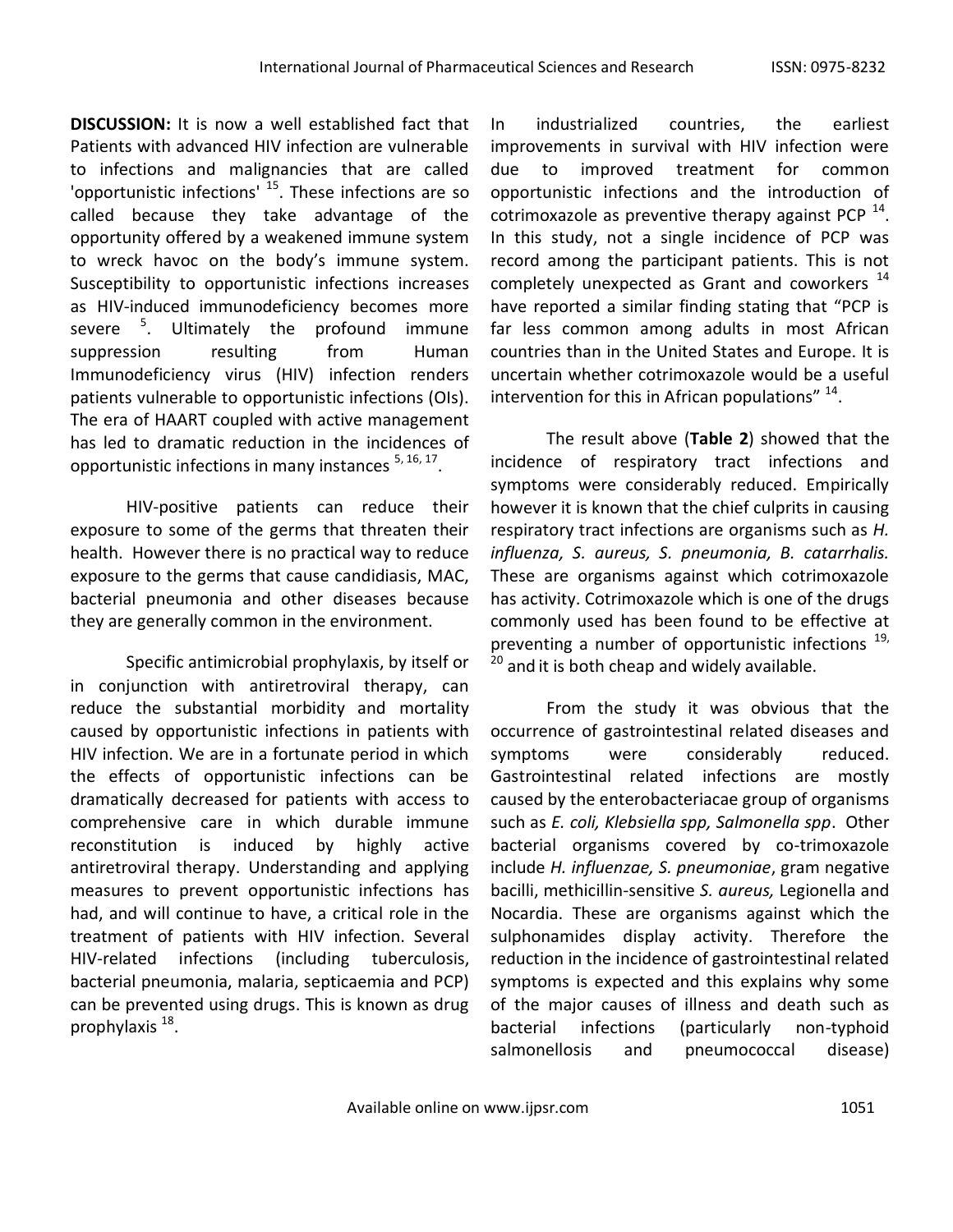potentially preventable using cotrimoxazole, similar to previous work done  $^{19, 20, 21}$ .

Similarly, Incidence of dermatological infections and related symptoms were found to be considerably reduced also. Gram Positive organisms such as *Staphylococcus aureus* are the causative organisms in these infections. These are organisms against which the sulphonamides are sensitive. The sulphonamides can also be used in skin and soft tissue infections. Thus, it will be expected that there will be a reduction in the incidence of dermatologically related bacterial opportunistic infections.

However, others have cautioned against the widespread use of cotrimoxazole as it may do more harm than good <sup>22</sup>. There have been concerns about toxicity and the possible emergence of drug resistance to cotrimoxazole. The use of the regular antibiotic prophylaxis may bring disadvantages associated with adverse effects, interactions with other drugs, financial cost, and a potential for inducing antimicrobial resistance among pathogens. Cotrimoxazole resistant pathogens are already found in varying frequencies throughout resource limited settings and this might be expected to threaten its prophylactic efficacy  $21$ .

However, data from Uganda showed no significant changes in the bacterial resistance patterns of stool pathogens isolated from family members of individuals on cotrimoxazole prophylaxis over a two year period  $23$ . This is because cotrimoxazole is a drug that is very versatile and is very widely used in the general population for a variety of common bacterial infections. When patients in high income countries develop infections resistant to drugs, alternatives are often available. This is not true in Africa where the drug is one of the few affordable and widely used drugs recommended for common infectious illnesses such as pneumonias in children and bacterial diarrhoeas.

Another concern had been the issue of side effects such as maculopapular rashes which are very common <sup>24</sup>. But not many patients discontinued taking the drug on account of this type of side effects only; the medication is continued under the cover of antihistamine  $^{24, 25}$ . From the study, it was observed that cotrimoxazole has a place in the management of bacterial related opportunistic infections given that it displayed good activity against many opportunistic pathogens causing infection in the respiratory tract, gastrointestinal tract, the skin and in other areas of the body.

Given that this drug is cheap, affordable and easily available in the pharmaceutical supply system, it is highly recommended that it should be included in the management of opportunistic infections for HIV/AIDS. It should also be given free just as government institutions step up efforts to provide ARVs free to PLWAs now. Patients, care givers and communities should be made aware of the fact that prophylaxis is not a cure for HIV but only a part of a package of care and support for PLWAs.

**CONCLUSION:** From the study it was seen that the incidences of infections in the respiratory tract, gastrointestinal tract, the skin and other areas of the body were considerably reduced with minimal side effects and good adherence/compliance profiles. Given its cost, easy availability and versatility, we conclude that cotrimoxazole is a cost effective intervention in the management of opportunistic infections in our environment.

**ACKNOWLEDGEMENT:** The Authors wish to express their appreciations to the entire Staff of APIN centre of the Jos University Teaching Hospital where this work was carried out, especially Drs Agbaji and Moses Njoku for their invaluable support.